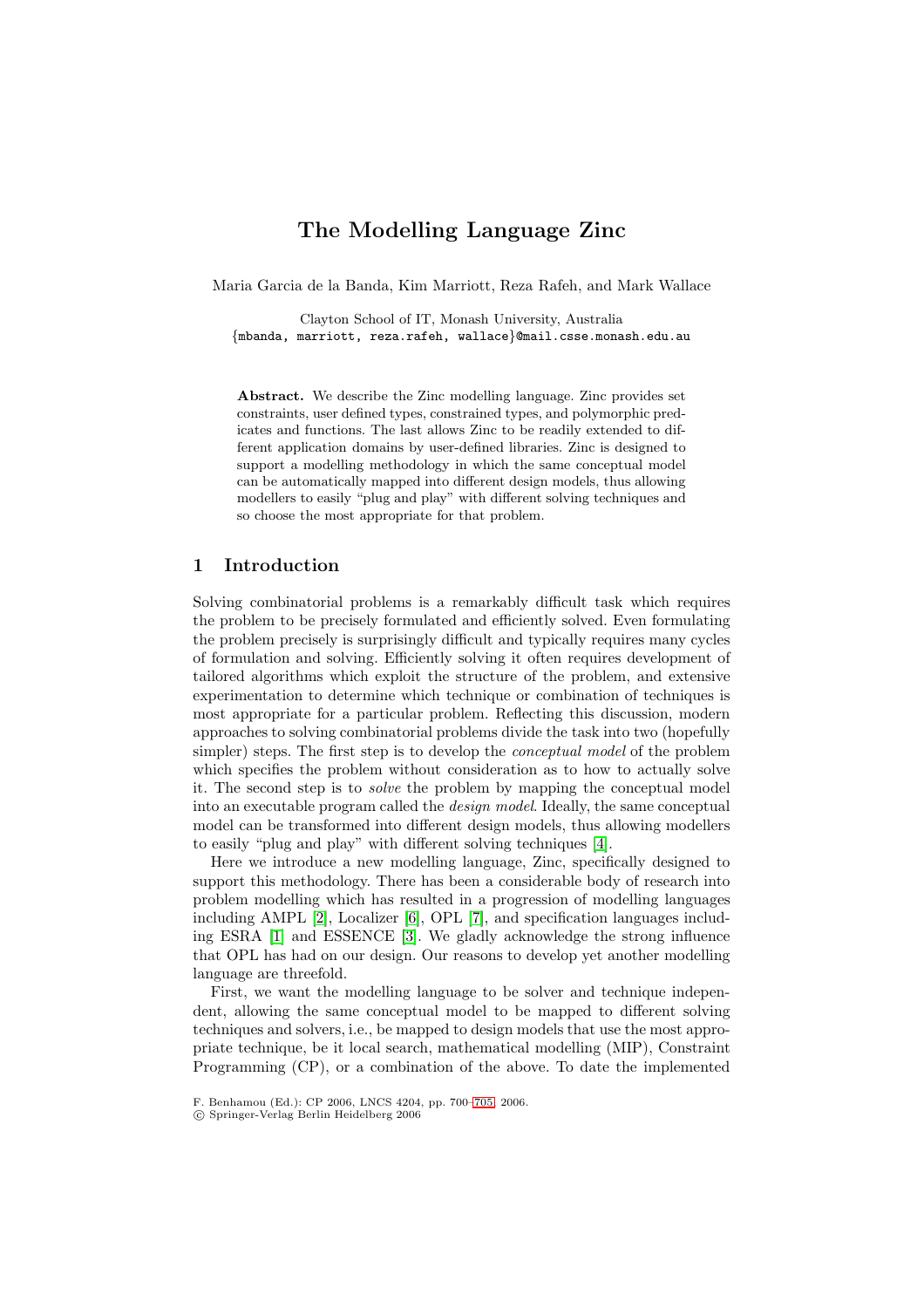languages have been tied to specific underlying platforms or solving technologies. For example, AMPL is designed to interface to MIP packages such as Cplex and Xpress-MP, Localizer was designed to map down to a local search engine, and ESSENCE and ESRA are designed for CP techniques. Of the above, only OPL was designed to combine the strengths of both MIP and CP, and now the most recent version of OPL only supports MIP.

Second, we want to provide high-level modelling features but still ensure that the Zinc models can be refined into practical design models. Zinc offers structured types, sets, and user defined predicates and functions which allow a Zinc model to be encapsulated as a predicate. It also allows users to define "constrained objects" i.e., to associate constraints to a particular type thus specifying the common characteristics that a class of items are expected to have [5]. It supports polymorphism, overloading and type coercion which make the language comfortable and natural to use. However, sets must be finite, and recursion is restricted to iteration so as to ensure that execution of Zinc programs is guaranteed to terminate. Zinc is more programming language l[ike](#page-5-3) than the specification based approaches of ESSENCE and ESRA. These provide a more abstract kind of modeling based on first-order relations. Currently, they do not support variables with continuous domains or, as far as we can tell, functions or predicates. Furthermore, only limited user-defined types are provided.

And third, we want Zinc to have a simple, concise core but allow it to be extended to different application areas. This is achieved by allowing Zinc users to define their own application specific library predicates, functions and types. This contrasts with, say, OPL which provides seemingly ad-hoc built-in types and predicates for resource allocation and cannot be extended to model new application areas without redefining OPL itself since it does not allow userdefined predicates and functions.

## **2 Zinc**

Zinc is a first-order functional language with simple, declarative semantics. It provides: mathematical notation-like syntax; expressive constraints (finite domain and integer, set and linear arithmetic); separation of data from model; high-level data structures and data encapsulation including constrained types; user defined functions and constraints.

As an example of Zinc, consider the model in Figure 1 for the perfect squares problem [8]. This consists of a base square of size sizeBase (6 in the figure) and a list of squares of various sizes squares (three of size 3, one of size 2 and five of size 1 in the figure). The aim is to place all squares into the base without overlapping each other.

The m[od](#page-5-4)el defines a constrained type PosInt as a positive integer and declares the parameter sizeBase to be of this type. A record type Square is used to model each of the squares. It has three fields x, y and  $size$  where  $(x, y)$  is the (unknown) position of the lower left corner of the square and size is the size of its sides. The first constraint in the model ensures each square is inside the base (note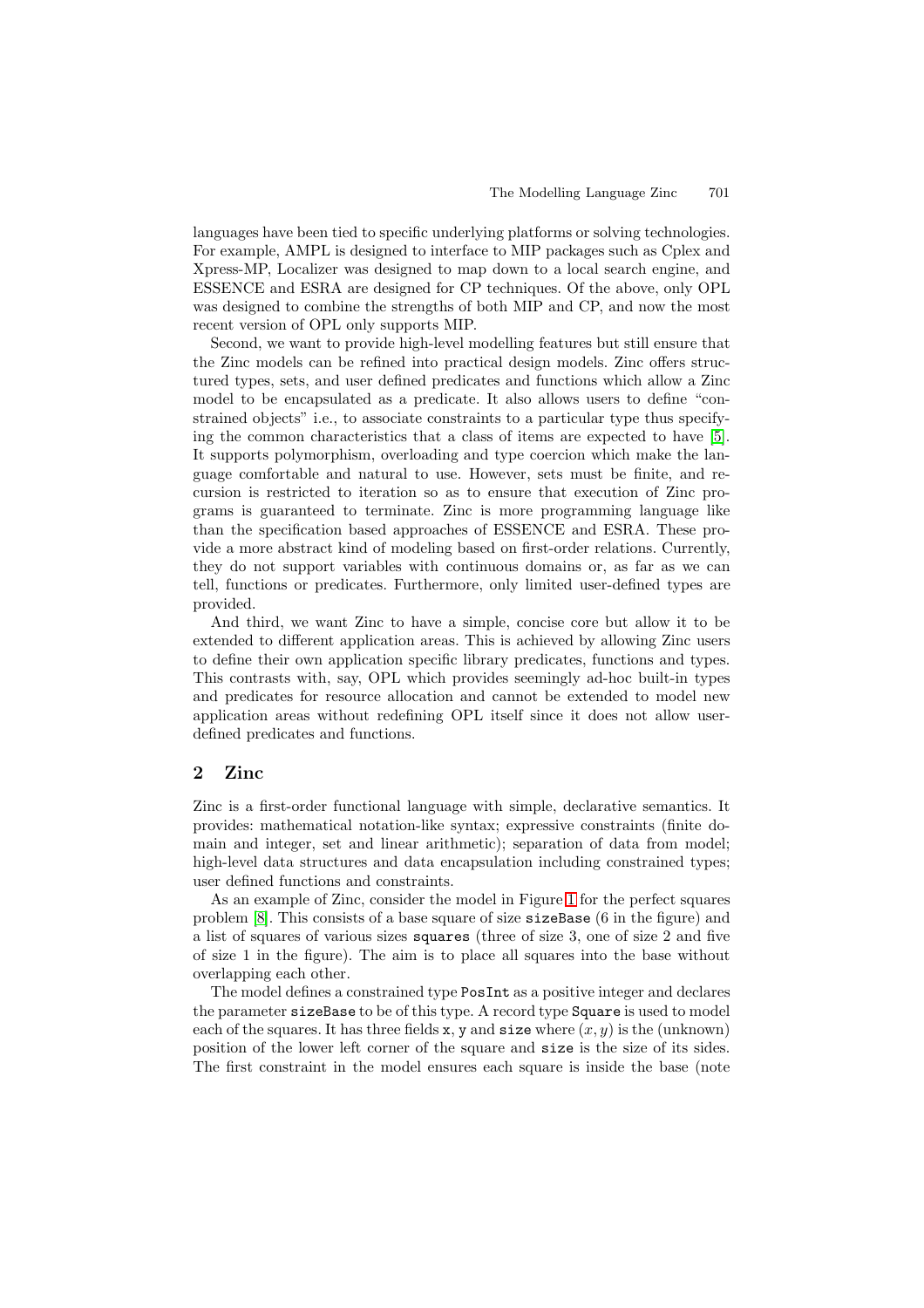```
702 M.G. de la Banda et al.
type PostInt = (int:x where x>0);PosInt: sizeBase;
record Square=(var 1..sizeBase: x, y; PosInt: size);
list of Square:squares;
constraint forall(s in squares)
               s.x + s.size =< sizeBase+1 \lands.y + s.size =< sizeBase+1;
predicate nonOverlap(Square: s,t) =
               s.x+s.size =< t.x \/ t.x+t.size =< s.x \/
               s.y+s.size =< t.y \setminus t.y+t.size =< s.y;
constraint forall(i,j in 1..length(squares) where i<j)
               nonOverlap(squares[i], squares[j]);
predicate onRow(Square:s, int: r) =
               s.x =< r / \ r < s.x + s.size;
predicate onCol(Square:s, int: c) =
               s.y =< c \wedge c < s.y + s.size;
assert sum(s in squares) (s.size^2) == sizeBase^2;constraint forall(p in 1..sizeBase)
               sum(s in Squares) (s.size*holds(onRow(s,p))) == sizeBase \wedgesum(s in Squares) (s.size*holds(onCol(s,p))) == sizeBase;
                                                            5
                                                            6
                                                            4
                                                            3
                                                            2
                                                            1
                                                               1 2 3 4 5 6
```
output(squares);

<span id="page-2-0"></span>

that  $\setminus$  and  $\setminus$  denote disjunction and conjunction, respectively). The model contains three user-defined predicates: nonOverlap which ensures two squares do not overlap, while onRow and onCol ensure the square is, respectively, on a particular row or column in the base.

The squares provided as input data are assumed to be such that they fit in the base exactly. To check this assumption, the model includes an assertion that equates their total areas.

The last constraint in the model is redundant since it is derived from the assumption that the squares exactly fill the base: the constraint simply enforces each row and column in the base to be completely full.

Data for the model can be given in a separate data file as, for example:

```
sizeBase=6;
squares = [(x:-,y:-,size:s) | s in [3,3,3,2,1,1,1,1,1]];
```
Let us now look at the more interesting features of Zinc.

**Types:** Zinc provides a rich variety of types: integers, floats, strings (for output), Booleans, arrays, sets, lists, tuples, records, discriminated union (i.e. variant records) and enumerated types. All types have a total order on their elements, thus facilitating the specification of symmetry breaking and of polymorphic predicates and functions. In the case of compound types this total order is the natural lexicographic ordering based on their component types.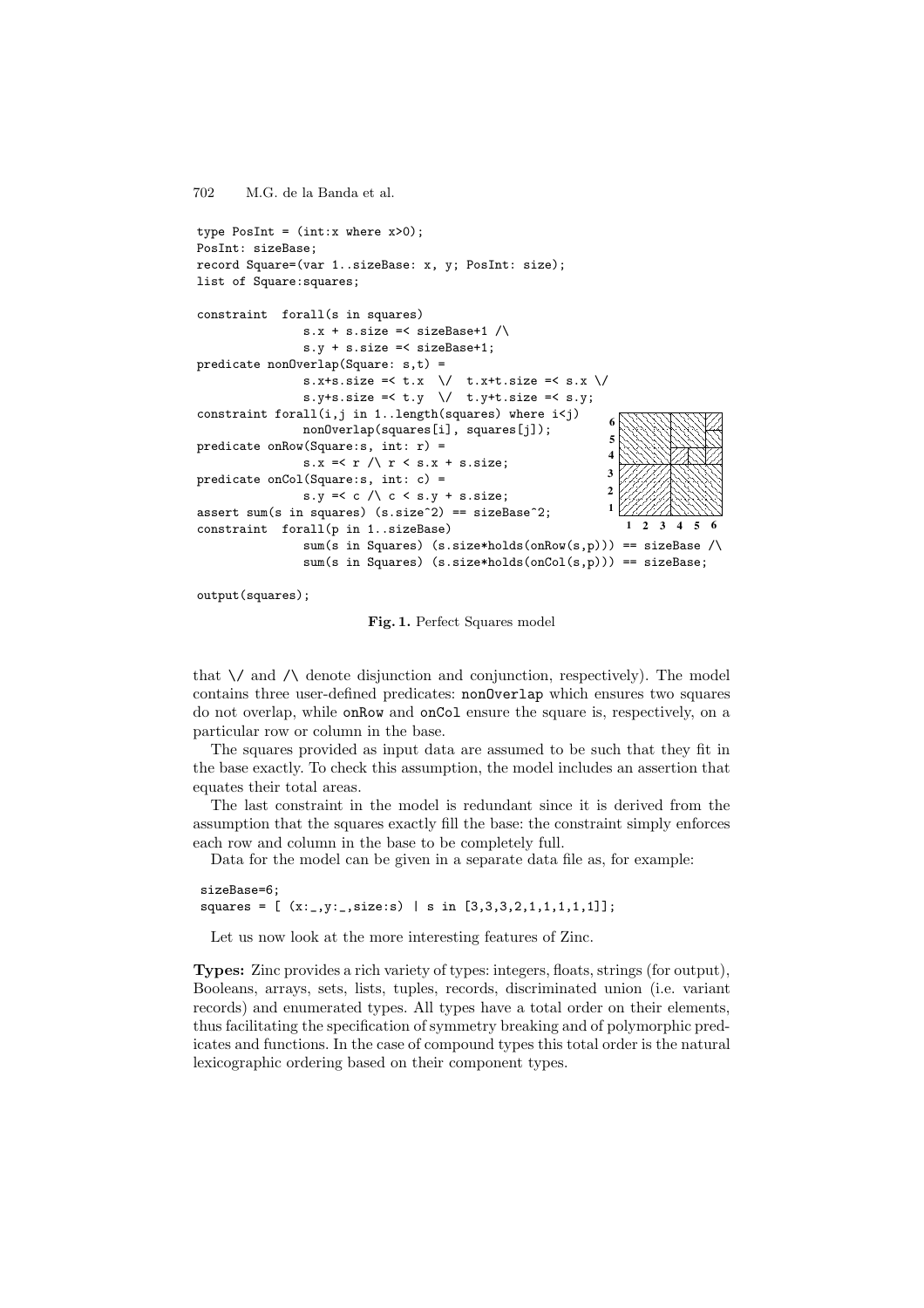A useful feature of Zinc is that arrays are not restricted to integer indexes, they are actually maps from virtually any type to any other type. Similarly, Sets can be of any data type as long as they are finite.

In order to allow natural mathematical-like notation, Zinc provides automatic coercion from integers to floats, from sets to lists, from lists to arrays and from tuples to records with the same field types. A set is coerced to a list with its elements in increasing order, and a list of length  $n$  is coerced to an array with index set 1..n.

One of the novel features of Zinc is that types, such as PosInt in the perfect squares model in Figure 1, can have an associated constraint on elements of that type. Effectively, whenever a variable is declared to be of constrained type, the constraint is implicitly placed in the model.

**Variables:** All variable[s m](#page-2-0)ust be declared with a type except for local variables occurring in an array, list or set comprehension. The reason for requiring explicit typing is that automatic coercion and separate datafiles precludes complete type inference.

Variables have an associated instantiation which indicates whether they are parameters of the model whose value is known before performing any solving of the model, or *decision variables* whose value is known only after. Variables are, by default, assumed to be parameters, and are declared to be decision variables by adding the var keyword before their type definition. This keyword can only be applied to integers, floats, enumerated types, Booleans, and sets. Lists of variable length are not allowed.

**Expressions:** Zinc provides all the standard mathematical functions and operators, many of which are overloaded to accept floats and integers.

List, set and array comprehensions provide the standard iteration constructs in Zinc. Examples of their use are shown in the preceding example. Other iterations such as forall, exists, sum and product are defined as Zinc library functions using  $fold(Fun,List,Init)$ , which applies the binary function Fun to each element in List (working left-to-right) with initial accumulator value set to Init. For instance,

```
constraint forall(list of bool: L) = foldl(\sqrt{,L,true);
function int: sum(list of int: L) = foldl('+',L,0);
function float: sum(list of float: L) = foldl('+',L,0);
```
foldl and foldr are the only higher-order functions provided by Zinc. Userdefined higher-order functions and predicates are not allowed in Zinc.

**Constraints:** Zinc supports the usual constraints over integers, floats, Booleans, sets and user defined enumerated type constants. All constraints, including userdefined constraints, are regarded as Boolean functions and can be combined using the standard Boolean operators. Higher-order constraints can also be readily defined, which is useful, for example, to define functions such as the built-in function holds which returns 1 if the constraint holds, and 0 otherwise.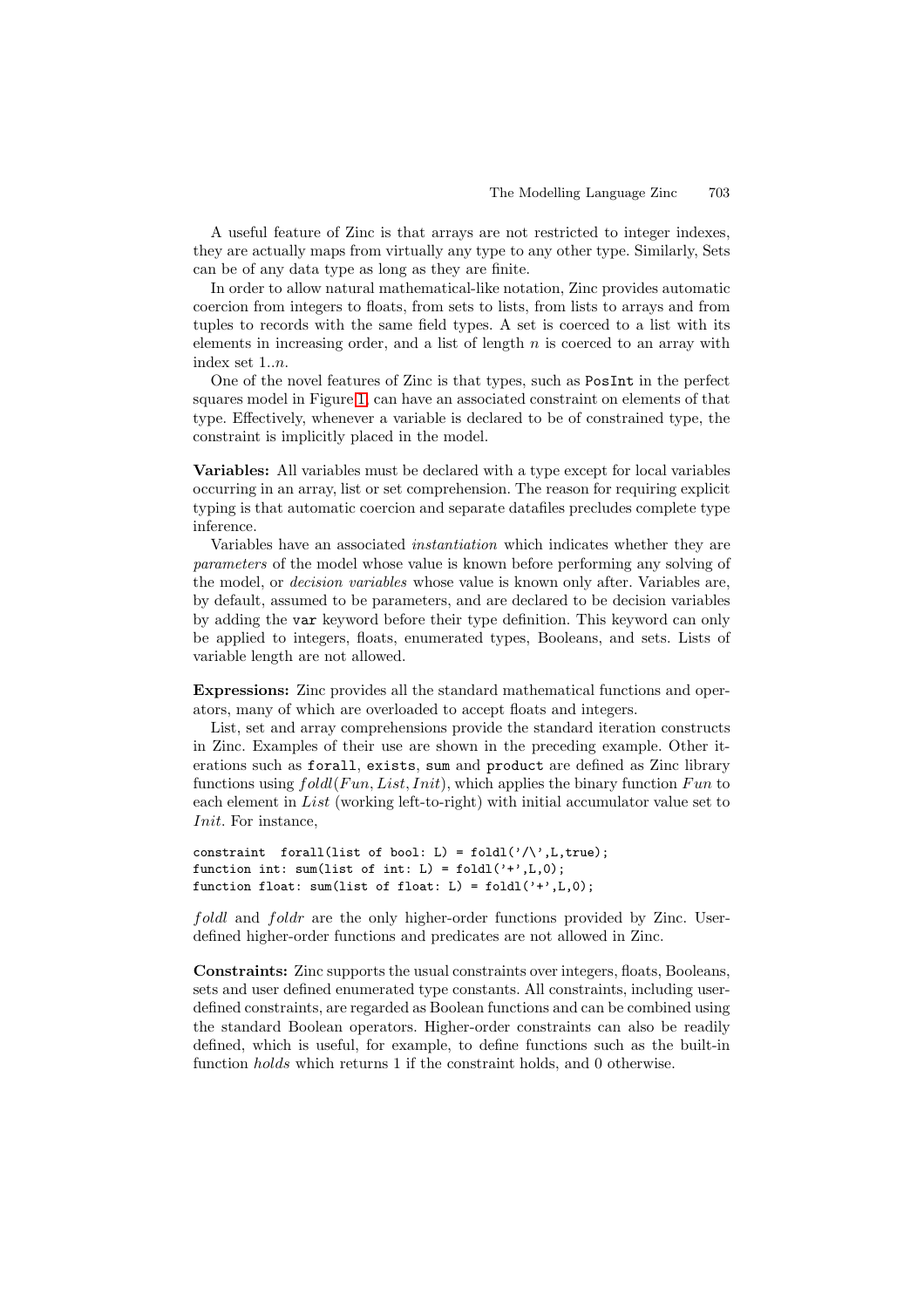704 M.G. de la Banda et al.

The standard global constraints, such as alldifferent, are provided. Note that thanks to the existence of a total order on the elements of any type, the alldifferent global constraint works for lists of any type, including records.

**User-defined Predicates and Functions:** One of the most powerful features of Zinc is the ability for users to define their own predicates and functions, such as nonOverlap, onRow and onCol, in the perfect square model in Figure 1. Zinc supports polymorphic types and context-free overloading. Although the average modeller may not use these facilities, it allows standard modelling functions to be defined in Zinc itself. We have previously seen an example of how the library function sum is overloaded to take either a list of integers or a li[st](#page-2-0) of floats, and how the library function alldifferent is polymorphically defined for lists of any type. As another example of polymorphism, consider the polymorphic predicate between (with polymorphic types being indicated by \$T):

predicate between( $T: x,y,z$ ) =  $(x \le y \wedge y \le z) \vee (z \le y \wedge y \le x);$ 

which applies to numeric and non-numeric types, lists, tuples, records and sets!

User-defined functions and predicates are instantiation-overloaded in the sense that a definition can take both parameters and decision variables.

### **3 Conclusion and Future Work**

We have presented a new modelling language Zinc designed to allow natural, high-level specification of a conceptual model. Unlike most other modelling languages, Zinc provides set constraints, constrained types, user defined types, and polymorphic predicates and functions. The last allows Zinc to be readily extended to different application domains by user-defined libraries.

One of the main aims of developing Zinc is that a Zinc model can be mapped into design models that utilize different solving techniques such as local search or tree-search with propagation based solvers. Currently, we are implementing three mapping modules to map the Zinc models into design models in ECLiPSe for three different solving techniques: constraint programming, local search and mathematical methods.

### **References**

- 1. P. Flener, J. Pearson, and M. Ågren. Introducing ESRA, a relational language for modelling combinatorial problems. In LOPSTR, pages 214–232, 2003.
- 2. R. Fourer, D. M. Gay, and B. W. Kernighan. AMPL: A Modeling Language for Mathematical Programming. Duxbury Press, 2002.
- <span id="page-4-2"></span><span id="page-4-1"></span><span id="page-4-0"></span>3. A.M. Frisch, M. Grum, C. Jefferson, B. Martinez-Hernandez, and I. Miguel. The essence of ESSENCE: A constraint language for specifying combinatorial problems. In Fourth International Workshop on Modelling and Reformulating Constraint Satisfaction Problems, pages 73–88, 2005.